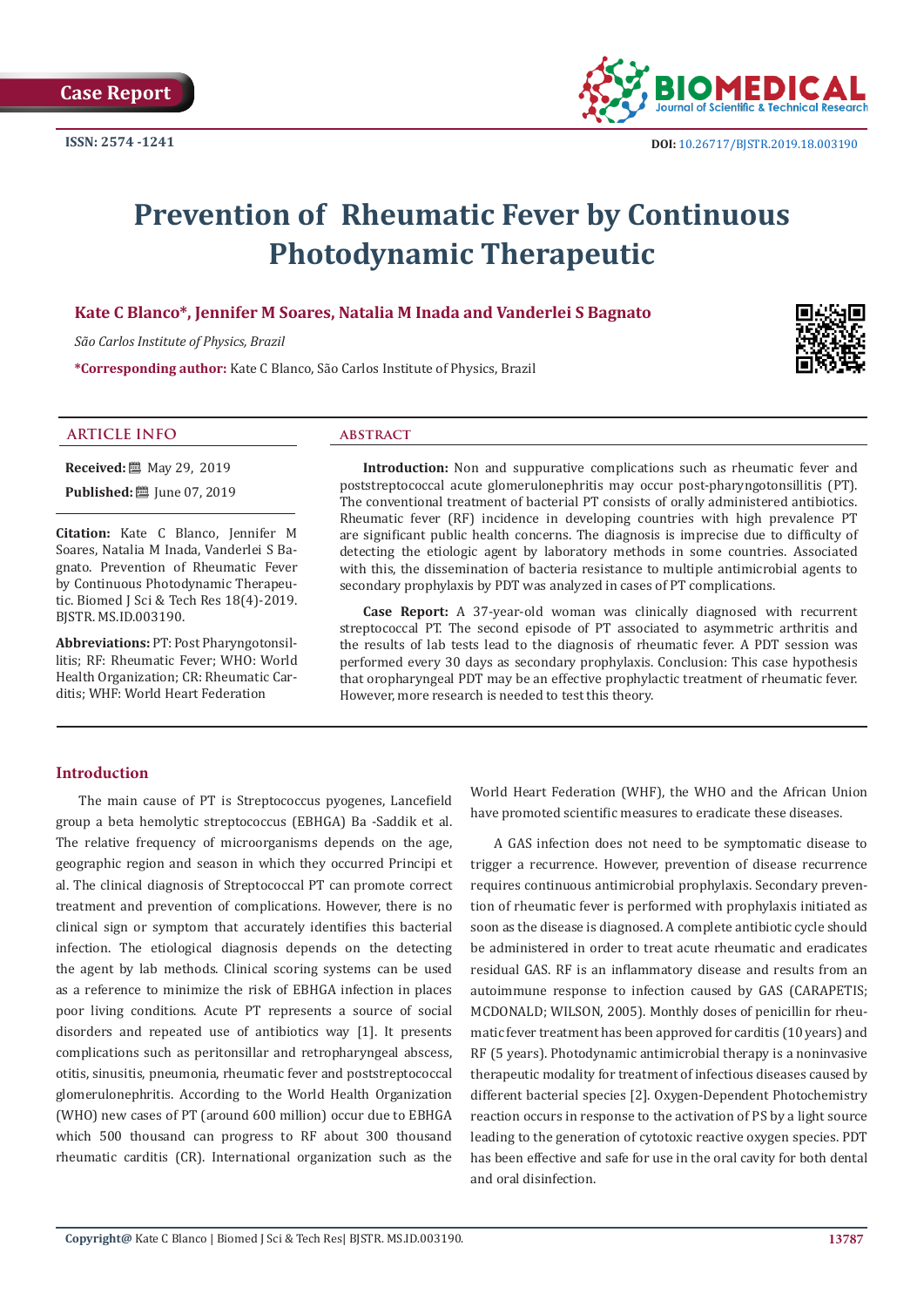#### **Case Presentation**

 A 37-year-old woman was fine until August 2016, when she developed difficulty swallowing, sore throat, fever of 39°C and chills. She sought the hospital emergency service 15 days after symptom initiation which was diagnosed clinically with streptococcal PT. It was treated with levofloxacin hemihydrate 500mg. A new episode of PT occurred after seven days of the onset of first case which was associated with arthritis knees and shoulder. The condition evolved to partial improvement of pain, maintaining right shoulder pain. The results of the tests showed ASO (antistreptolysin O antibody) 997 IU/mL and VSH (blood staining speed) 37mm/h and PCR (C-reactive protein) 0.62 mg/dL. Taking the hypothesis of asymmetric polyarthritis of large joints from rheumatic fever as main hypothesis [3]. The patient was advised to keep levofloxacin 500 mg for another seven days. A PDT session was performed every three weeks. The patient chewed a curcumin gum (PDT Pharma) 22.5mg/united about 2 minutes, and the oral cavity was illuminated with a blue light emitting system (Patent: BR10201601347) at 450 nm, 20 mW/cm<sup>2</sup> and 2.4 J/cm<sup>2</sup>.

#### **Discussion**

Difficulty swallowing, sore throat, fever of 39°C are common signs of streptococcal PT. The disease usually is manifested around 7 to 15 days after an infectious episode of PT. Careful anamnesis and physical examination are the diagnostic evaluation of the patient with suspected of PT in Brazil. Brazilian hospitals don't have access to tests of Beta-hemolytic Group A Streptococcus for suspicious cases. Recurrent PT disease occurred when the patient who were previously treated develop a new disease episode after seven days. This case was associated with asymmetric arthritis due to Rheumatic fever [4]. Rheumatic fever is a complication of this infection which affect various parts of the body, such as joints, heart, nervous system and skin. The diagnosis of PT increases their sensitivity depending on the disease target (CARAPETIS; MCDONALD; WILSON, 2005). In general, Brazil's public health service are limited, and when cases of acute and recurrent sore throat are managed in hospital assistance programs unrealized laboratory diagnostics. The symptoms of streptococcal PT and RF may overlap and it share the same treatments. The clinical manifestation studied here is the most common manifestation of RF [5]. It is characterized by an inflammation of the joints. It usually occurs one to three weeks after infection by the microorganism. In this clinical case study of RF was manifested 22 days from the beginning of PT infection. Guide to Clinical diagnosis of rheumatic fever is based on previous laboratory evidence of GAS infection with increased at least twice the title streptococcal serum samples from between 14 and 28 days apart.

The measured ASO is an antibody directed against streptolysin O, a toxic enzyme produced by bacteria of group A Streptococcus. Symptoms of rheumatic fever and high ASO level of 997 IU/mL aided in confirming the diagnosis. Elevated antibody titer means that, likely to have had a recent infection caused by streptococci. However, the ASO test doesn't predict whether complications occurred after a streptococcal infection. VSH is considered by many to be a valuable aid in the RF prognosis. In acute inflammations VSH increases with the leucocyte count. Patients already developed rheumatic fever with infective endocarditis or joint infection require continued antibiotic prophylaxis to prevent relapse of the disease. The scientific justification for this prophylaxis is the elimination or reduction of transient bacteremia. The use of antibiotic though effective against the pathogen also act on bacteria beneficial to the human body, such as those present on the intestinal flora. The imbalance of the natural microbiota may result in the prevalence of opportunistic microorganisms or the artificial selection of bacteria resistant to antibiotics.

The patient who take antibiotic may present symptoms as stomach pains due to irritate the tissue with long periods of medication. In addition to these side effects of prolonged use of antibiotics. In 2050 the predicted deaths caused by resistant bacteria will be 10 million, as case numbers increase each year while the number of new antibiotics don't have the same evolution. For this reason, it is necessary to study new techniques that may be efficient against microorganisms, has little or no side effects to the patient and act for bacterium doesn't acquire resistance to the mechanism of action. These are some of the benefits of using PDT. PDT can be used from the initial stage of PT to avoid the progression to RF. It acts directly on Streptococcus sp. bacteria to minimize interaction with T cells. In this case reported, since the number of bacteria can be reduced by PDT and there are chance of causing reduced RF after recurrent PT.

#### **Conclusion**

In conclusion, based on the experience of this case report and a review of the current specialist literature, we advise that PDT, when performing secondary prophylaxis in patients with episode of rheumatic fever, consider a trial of oral treatment and report their findings.

#### **Acknowledgment**

This work has been supported in part by FAPESP (CEPID/ CEPOF 13/07276-1).

#### **References**

- 1. [Goyal P, Vijayvergiya R \(2016\) Rheumatic Fever and Rheumatic Heart](https://www.sciencedirect.com/topics/social-sciences/rheumatic-heart-disease) [Disease. International Encyclopedia of Public Health 357-362.](https://www.sciencedirect.com/topics/social-sciences/rheumatic-heart-disease)
- 2. [O'neill J \(2016\) Tackling drug-resistant infections globally: final report](https://amr-review.org/sites/default/files/160518_Final%20paper_with%20cover.pdf) [and recommendations. Review on Antimicrobial Resistance.](https://amr-review.org/sites/default/files/160518_Final%20paper_with%20cover.pdf)
- 3. [Purchiaroni F, Tortora A, Gabrielli M, Bertucci F, Gigante G, et al. \(2013\)](https://www.ncbi.nlm.nih.gov/pubmed/23426535) [The role of intestinal microbiota and the immune system. European](https://www.ncbi.nlm.nih.gov/pubmed/23426535) [review for medical and pharmacological sciences 17\(3\): 323-333.](https://www.ncbi.nlm.nih.gov/pubmed/23426535)
- 4. [Von Rosenvinge EC, Song Y, White JR, Maddox C, Blanchard T, et al.](https://www.ncbi.nlm.nih.gov/pubmed/23466701) [\(2013\) Immune status, antibiotic medication and pH are associated with](https://www.ncbi.nlm.nih.gov/pubmed/23466701) [changes in the stomach fluid microbiota. ISME Journal 7\(7\): 1354-1366.](https://www.ncbi.nlm.nih.gov/pubmed/23466701)
- 5. [Wainwright M, Maisch T, Nonell S, Plaetzer K, Almeida A, et al. \(2017\)](https://www.thelancet.com/journals/laninf/article/PIIS1473-3099(16)30268-7/fulltext) [Photoantimicrobials are we afraid of the light? The Lancet Infectious](https://www.thelancet.com/journals/laninf/article/PIIS1473-3099(16)30268-7/fulltext) [Diseases 17\(2\): 49-55.](https://www.thelancet.com/journals/laninf/article/PIIS1473-3099(16)30268-7/fulltext)